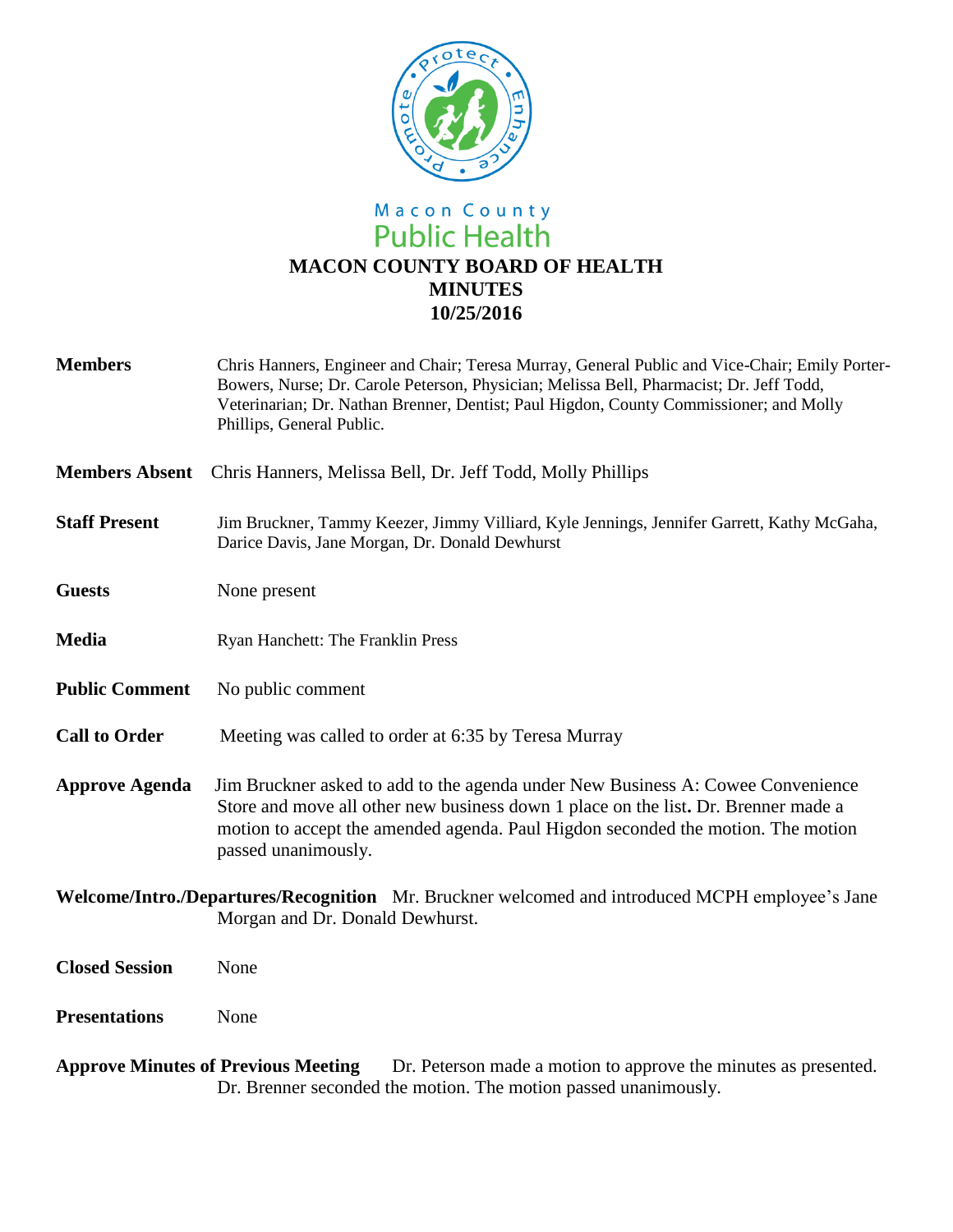### **Old Business**

**A. Strategic Plan Priorities** Ms. McGaha briefly discussed the 2016 MCPH Strategic Plan. The Board of Health members were given handouts ahead of time in their packets to review. She asked for suggestions and feedback on the Strategic Plan. Mr. Bruckner said we did receive a suggestion from a Board member to change the wording of goal 1 to read "Maximize Proficiency in Each of the 10 Essential Public Health Services, Increased Services Provided, and Improved Health Outcomes. There were no more suggestions. Dr. Peterson made a motion to approve the Strategic Plan as amended. Ms. Porter-Bowers seconded the motion. The motion passed unanimously.

**B. Primary Care Program Update** Ms. Garrett gave an update on the Primary Care program. She had a power point presentation that included the overview of the Primary Care program, including types of services provided, number of patients served, and number of services provided. She explained in detail the application process for both new and existing patients seeking primary care services from MCPH. She said that existing patients can get forms from any staff member while they are here for another appointment and new applicants can get an application from the front desk staff. After the completed application is returned, it is put through the application process and if the patient is accepted we will make 3 attempts to contact the patient for an appointment. If we are unsuccessful in making contact, we keep their application on file for future reference. If the applicant is no accepted into the program, we send them a letter in the mail stating such. Currently, we are seeing general health maintenance patients and chronic disease evaluation and management patients. We also do labs, EKG's, referrals for mental health, and pt/ot imaging. We also see Family Planning patients as a Title X requirement. Our hours of operation are Mon, Wed, Thurs. all day and Tues and Fri. half days. We currently operate using one doctor and an MOA. She explained that at times they need a nurse to help out. We also have an open position for a part-time Physician Extender to help pick up some of the load as we increase enrollment in primary care. We currently have 82 individuals enrolled in primary care. We reviewed the period from April 1, 2016 to September 30, 2016 for this discussion. During that time we saw 51 unduplicated patients for a total of 96 visits, an average of 1.7 visits per patient. Of those seen 93 had insurance and only 3 were self-pay. We have kept and 89% show rate for this program which is very good for the health department.

**Payer Mix** – Of the 82 patients enrolled in Primary care, 74 have insurance and only 8 are self-pay patients. The programs sliding fee scale is based on 250% of poverty level which means if a person makes less than 250% of the poverty level their pay is 80% pay. Labs associated with the initial patient visit also slide to 80%, but follow up labs that are not performed on the day of their visit are billed at 100%. Ms. Bowers asked why all labs don't slide. Mr. Bruckner said it was just an oversight when planning the program and we will be bringing it before the Board in December to request this along with the sliding fee scale be changed. Ms. Garrett said some of the pros of the Primary Care program are that we are meeting Family Planning guidelines, we are increasing utilization of our provider by having more patient visits per day. Some of the challenges include decreased enrollment due to the current sliding fee scale only sliding to 80% of our charge, we haven't advertised beyond word of mouth, and once approved many patients are choosing not to utilize the clinic because it is too expensive. We have had 29 approved patient applications that have not made appointments for care.

**Future Improvements –** Mr. Bruckner said that we will be focusing on reaching more self-pay patients by bringing before the BOH and the BOCC the recommendation of adjusting the sliding fee scale to match that of insurance reimbursement. Currently, a self-pay patient slides to 80% and insurance reimbursement rates are at 55%. Mr. Bruckner said that self-pay patients were the original target group, but with the sliding fee scale where it is we are missing the population we are trying to reach. He reiterated that we are almost at end of our 1 year pilot so we will be back in December before the Board to request changes to the program. We are also in the final stages of becoming Carolina Access Provider, this will increase number of Medicaid patients we treat. We will be looking into more ways of advertising, Community Care of WNC (CCWNC) the regional Medicaid Managed Care Organization is now housed here in our building. CCWNC serves all of WNC. We are also working with Meridian Behavioral Health to place a Behavioral Health Specialist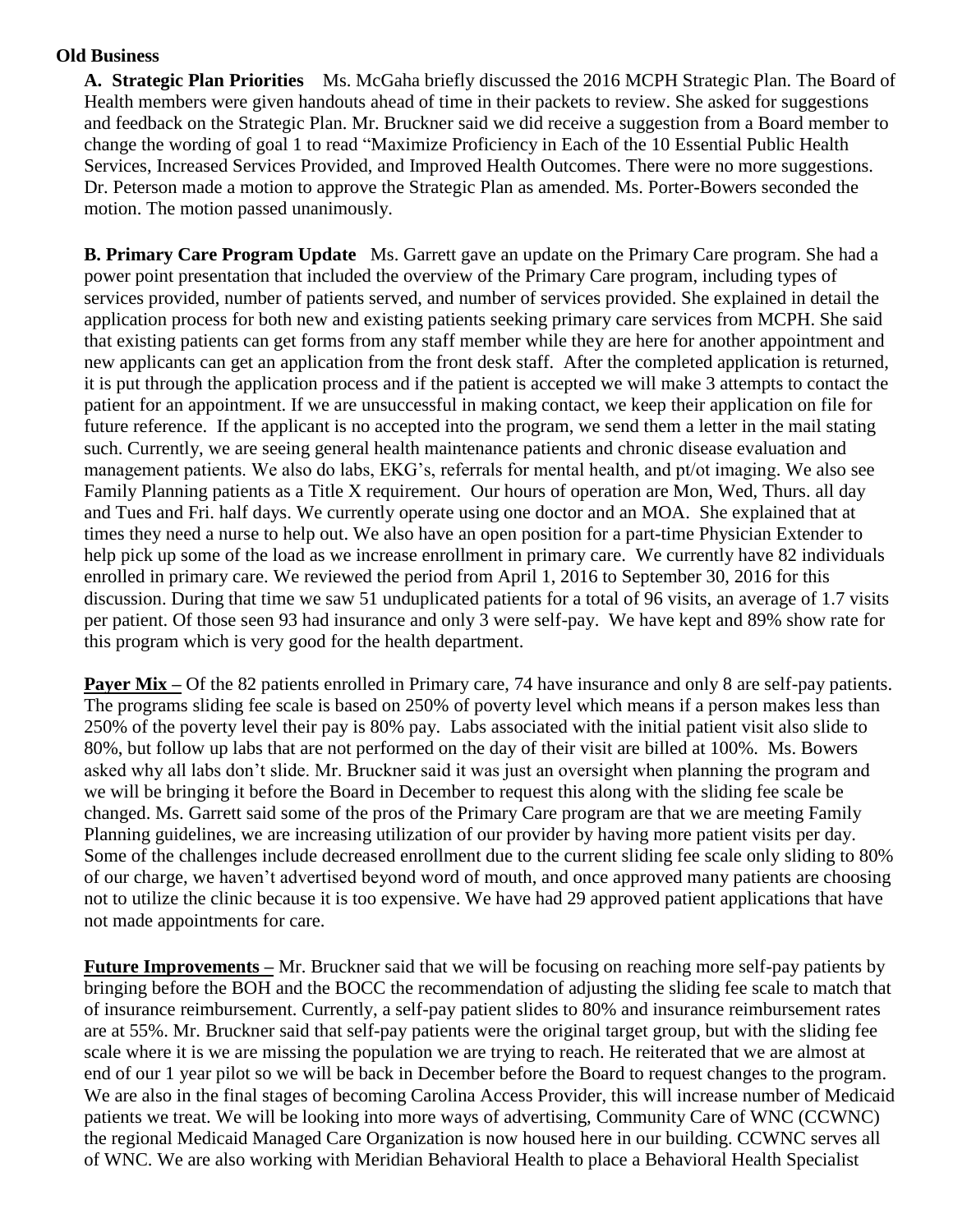(LCSW/LPC) in the Health Department to see MCPH clients. Operating costs for Primary Care to this point are about \$10,253. Ms. Porter-Bowers asked why we don't collect a fee up front from self- pay patients. Mr. Bruckner said it is very challenging because we don't actually know the services they will be receiving until they are here. Ms. Garrett said we probably would have gotten a lot more patients if our sliding scale would slide farther. Dr. Peterson asked if we set up payment plans. Mr. Bruckner said yes and we do send to collections and apply debt set off as well. Mr. Bruckner reminded those present that by no means would primary care be a break even program. Ms. Futral asked for clarification on the sliding fee scale. Mr. Bruckner explained that the sliding fee scale is based on the federal poverty level (FPL) and that for us, anyone falling below 250% of the FPL receive services at 80% of total cost. Ms. Porter-Bowers asked if the new plan will include sliding the fee on follow up labs as well. Mr. Bruckner said yes. Dr. Brenner asked if we have a target number of patients. Mr. Bruckner said original the goal was 150 patients most of which would be self-pay, but we seem to be seeing many more patients with insurance. Ms. Futral asked if the free clinic competes with the Primary Care program. Ms. Garrett said no, but some of the people going to the free clinic would be eligible for our program, but they choose to go to the free clinic because of cost. Mr. Bruckner said the free clinic recently had to add a second evening to their schedule due to demand. Ms. Porter-Bowers asked to be walked through a patient visit. Dr. Dewhurst said the MOA checks in the patient, takes vital signs, a short history and prepares the information for the doctor. Dr. Dewhurst said from there he takes care of patient treatment, does the required documentation, and gives them back to MOA. The MOA sets up any future appointments, gets paperwork ready, and calls in any prescriptions. Dr. Dewhurst said we also try to keep up with patient immunizations and get patient current while in the office.

#### **New Business**

**A. Cowee Convenience** Mr. Jennings gave an update on a restaurant that we issued a permit of operation in for the spring. One of the stipulations of the permit was that the restaurant had to remove some extra seating. They had more seats than the septic system allows. It became an issue in the community for the restaurant to have to remove 4 picnic tables outside of the restaurant. Environmental health has spoken with people in the community. Mr. Jennings said that everything we have done has been based off of the state rules. Mr. Bruckner said that he had spoken with the Director of Environmental Health at the Division of Public Health, Mr. Larry Michaels, on the issue. Mr. Bruckner said that Mr. Michaels said based on what was discussed he thought our environmental health staff were applying the rules appropriately and enforcing this issue as they should. Mr. Bruckner said he sent Mr. Michaels and email summarizing their conversation and that Mr. Michaels responded and was in agreement with accuracy of the summary. Ms. Morgan said the establishment's septic system was sized for 18 seats and that the original permit was issued 16 years ago for both the septic system and restaurant. She said the problem remains the original septic was only sized for 18 seats. The owner was told when the transitional permit was issued 6 months ago that he had to remove the picnic tables before an operating permit could be issued. There were four picnic tables which is an additional 16 seats outside of the building. Ms. Morgan said this issue had been addressed several times over the years with different owners and that the owners were presented with several alternative options, but and no changes were made. The three options were 1. Apply for the size septic system you need; 2. Put a meter on the well to measure water usage for one year to see if the septic system you have is big enough for the demand; or 3. put benches or rocking chairs in place of the picnic tables outside. Mr. Jennings explained that the difference between the rocking chair and the picnic table is that there is no table top on a rocking chair and it can be assumed that they will not be eating a full meal. Mr. Morgan said that the reason this was not identified in the past is because we have now added Justin Mintz to the food and lodging inspection team. Mr. Mintz has a vast knowledge of septic systems and was able to see the issue immediately. Commissioner Higdon said Macon County has for many years had the best food and lodging program in the state. He also said that this seating situation is clear cut and Environmental Health staff are following and enforcing the rules appropriately. Ms. Murray asked what happens if the restaurant chooses none of the 3 options provided. Mr. Jennings said that they have removed the picnic tables. Ms. Morgan said if the tables are put back their permit will be revoked. Ms. Bowers asked how we would know if they put back the tables. Mr. Jennings said we do periodic inspections. Ms. Morgan thanked Mr. Higdon for his support of the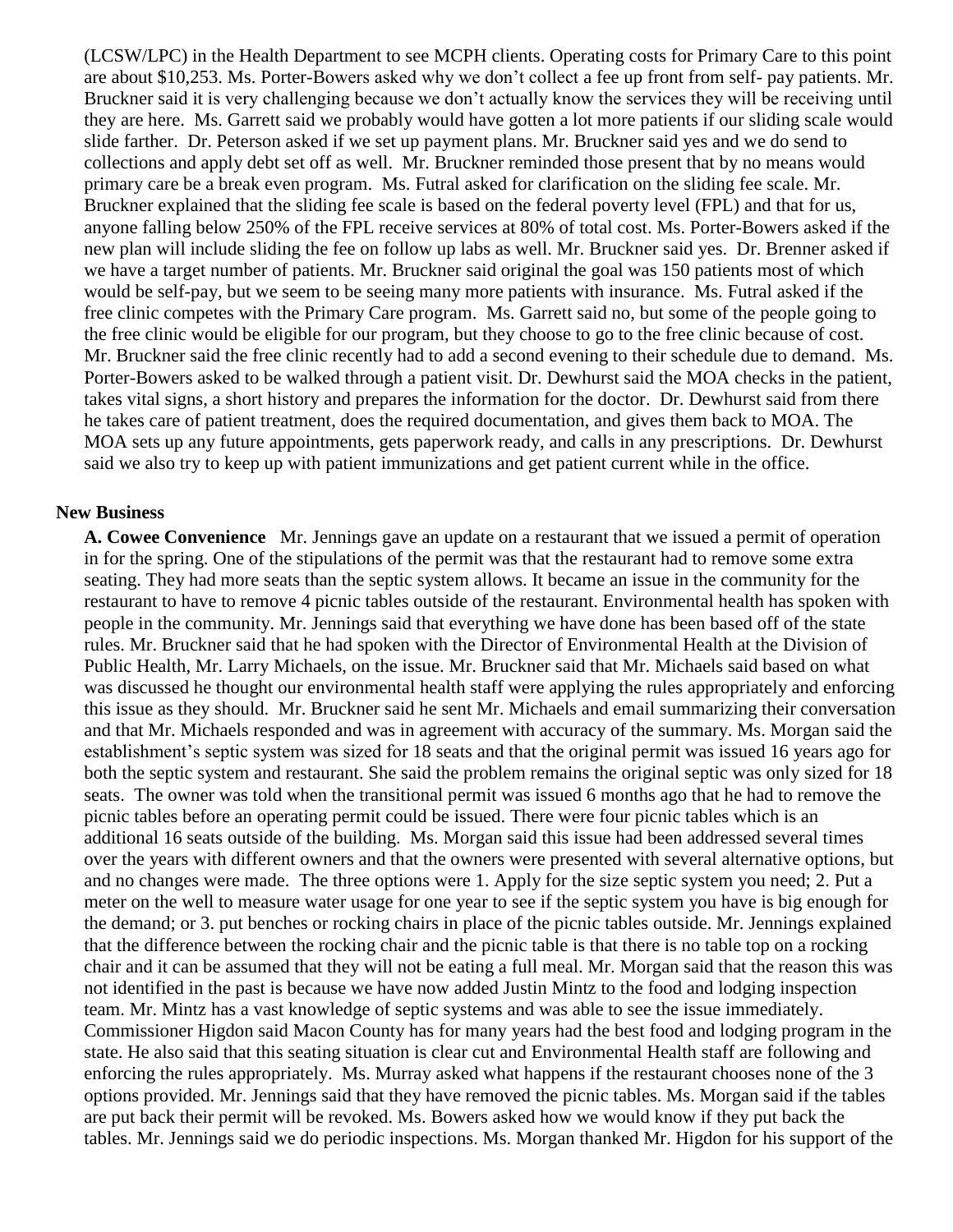department.

**B. Mold Program Reorganization** Mr. Jennings said that mold is completely unregulated in North Carolina. MCPH have been referring people to the state epidemiology branch for questions on how to treat mold. The state would like for the county to answer these questions instead. In order for us to be able to answer mold questions we must have training. The state will be offering education training from HUD on how to manage mold in homes. This class will be in November and we will be taking several staff members. MCPH will not be inspecting homes or remediating in any way. We will simply educate people on the necessary steps to combat mold. This procedure change will take place next summer. Dr. Peterson asked if there will be written material provided to customers. Mr. Jennings said yes, but we will be talking to people as well. Mr. Bruckner added that this mandate had no funding.

**C. Delegation of Authority/HD Job Description** Health Directors Job Description Ms. Keezer gave a power point presentation on the Health Directors job duties broken down into the following categories; 1. Management Duties including hiring and/or firing staff, approving promotions and increases, developing and/or approving all program and policies, negotiating contractual agreements, and budget development and presentation to the BOH, County Commissioners, and the public, 2. Leading and Delegating including support and guidance to program supervisors and coordinators, ensures program policies and procedures are carried out, has regular contact with section administrators and program supervisors to receive briefings on program performance, levels of activity, and operational impediments, 3. Enforcement Duties as defined by the General Statues and directed by the BOH to enforce the rules of the BOH, investigate the causes of infectious, communicable, and other diseases, exercise quarantine and isolation authority , disseminate information and promote the benefits of good health, advise local officials on public health matters, and enforce State immunization requirements and laws, and examine and investigate cases of venereal disease, tuberculosis and rabies, 4. Public Relations/Governing Board and Administrative duties including being the chief spokesperson for the department- handles media inquiries and interviews during times of crisis or public health activation, serves on numerous boards and committees, serves as secretary of the BOH and reports directly to this eleven member Board, and oversees the drafting of rules, policies, and position statements presented to the Board for adoption. She also added that Mr. Bruckner serves as the local registrar for all births and deaths in Macon County. Ms. Futral asked if these rules are handed down by the state. Mr. Bruckner said that many of the functions of the health director were derived from state law and are delegated to him by the state, but that the Board did have some input into his role.

Delegation of Authority – Ms. Keezer reminded the Board that they had received a copy of the Delegation of Authority policy with their meeting packets for them to review before the meeting. She asked if anyone had any questions. Mr. Bruckner explained the content and reason for the policy.

**D. Fee Changes- Special Adoption Fees** Mr. Villiard said we would like to propose four new fees or fee options be added to the current fee schedule. These new fees will allow us to have more flexibility when it comes to adopting out animals: 1. A Special Events adoption fee of \$20 for cats and \$30 for dogs; 2. An over capacity adoption fee that when the shelter reaches 90% capacity we would charge an adoption fee of \$10 for cats and/or \$20 for dogs (this would depend on were the shelter is maxed out e.g. cat rooms or dog kennels area); 3. A boarding fee of \$10 per day for every day an animal remains in the shelter after an owner receives notification to pick up their animal and they don't; and, 4. we would also like permission that when we are participate in a sponsored event at which the sponsor sets the adoption fee that we accept that fee rate as our fee rate for that particular event.

Lab Fees – Ms. Keezer said we would like to add the rapid flu test to the fee plan and that all the rest of the added lab fees are those that we now have to do in conjunction with the mosquito borne exposures. The high risk pap is a new panel that is combining 2 service codes into one to allow for a better fee. She also explained that vaccine fees go up and down depending on the purchase price and we don't like to ask for fee changes every time we purchase new vaccines, so we only request changes when necessary. We have reassessed the latest fees for these vaccines to cover the most recent re-assessment of purchase price. Ms.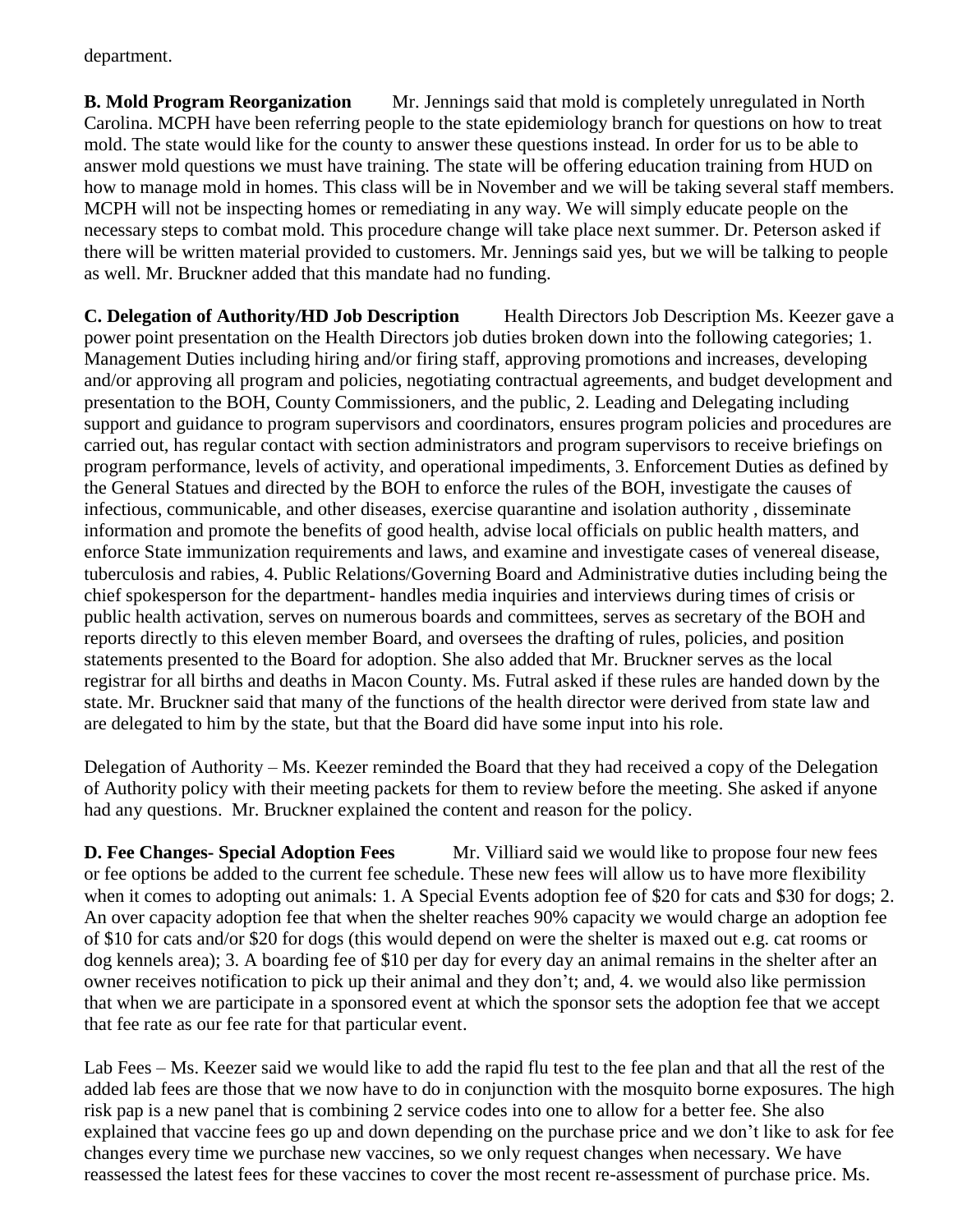Futral asked if the sliding fee scale is applied to these vaccine fees. Mr. Bruckner said no. Ms. Keezer said that insurance does pay for some. Ms. Garrett said these are all privately purchased vaccines. Ms. Futral asked about state vaccines. Mr. Bruckner said that if a patient qualifies for state vaccines there is no cost, but not all vaccines are state supplied. Ms. Garrett clarified by saying only children's vaccines are state supplied. The nurses are encouraging patients to keep up to date on their vaccines. Ms. Porter-Bowers asked how we keep track of patient vaccines. Ms. Garrett said the nurses look up the patient's vaccination record in NCIR or the patient can bring in a copy of their vaccine record. Ms. Futral asked if they have to be a resident of Macon County to receive vaccines. Ms. Garrett said no, we are required to give everyone vaccines.

Dr. Peterson made the motion to accept the fee changes as proposed with the stipulation that Animal Adoption Fees specifically those related to special events, over capacity, and sponsored events had to be approved by the health director in writing prior to the even. Ms. Porter-Bowers seconded the motion. The motion passed unanimously.

**E. Behavioral Health Services** Mr. Bruckner asked for the Boards support of a new program. He said that primary care settings have become the entry point for individuals with behavioral health needs. Our clinical programs are no different and now that we are doing primary care, we need to address these needs by integrating behavioral health services in our department. He said that the County Commissioners Association has made a recommendation for Health Departments across the state to be the entry point for behavioral health patients and to help link these individuals with other mental health services. What we would like to do is partner with Meridian Behavioral Health to put a Behaviorist here at MCPH. Mr. Bruckner said he hoped that it would be at no cost to us and that we just have to give them office space, but that he would keep the Board apprised. He also said that this said this is an easy program to get off the ground and that he would appreciate the Boards support. Dr. Peterson made the motion to support the effort of adding a behaviorist to the clinic. Ms. Porter-Bowers seconded the motion. The motion passed unanimously.

**F. Minority DPP Grant** Mr. Bruckner gave a power point presentation on the States Minority Diabetes Prevention Program (MDPP). Mr. Bruckner said he was presenting this information to solicit the Boards support of a new regional program and for Macon County to be lead agent (fiscal and management oversight) for the regional grant. He explained that the MDPP grant is being offered through the State Office of Minority Health and Health Disparities to implement DPP programs targeting minority populations. He explained that he had the support of the other seven health directors in the region and that the eight county western region has a large enough Indian and Hispanic populations to qualify for the grant. The grant is for \$150,000 and is effective beginning November 1, 2016. Community screening will begin in November/December and DPP classes will begin in January. He further explained that this grant may be used to pay for a portion of the Lifestyle Coach's salary already working in all eight counties. We would screen at least 150 people for prediabetes, refer 100% of eligible people to DPP or DSME, enroll 50 people into DPP, and 60% of people served must be racial/ethnic minorities, we will conduct 3 - 4 sets of classes and administer an incentive plan for participants. Ms. Porter-Bowers made a motion to approve Macon County Health Department apply for the MDPP regional grant and for Macon County Health Department to be the lead agency for the eight western most counties for the MDPP grant. Dr. Brenner seconded the motion. The motion passed unanimously.

## **Board Training and Information**

- **A.** Budget Update Mr. Bruckner reviewed the monthly budget update.
- **B.** Reminder that the NALBOH News Brief now comes to all Board members online quarterly. If you are not receiving them please let Ms. Davis know.
- **Announcements** Ms. Davis reminded all the Board of Health members to bring their BOH books to next month's meeting so that she can update them.